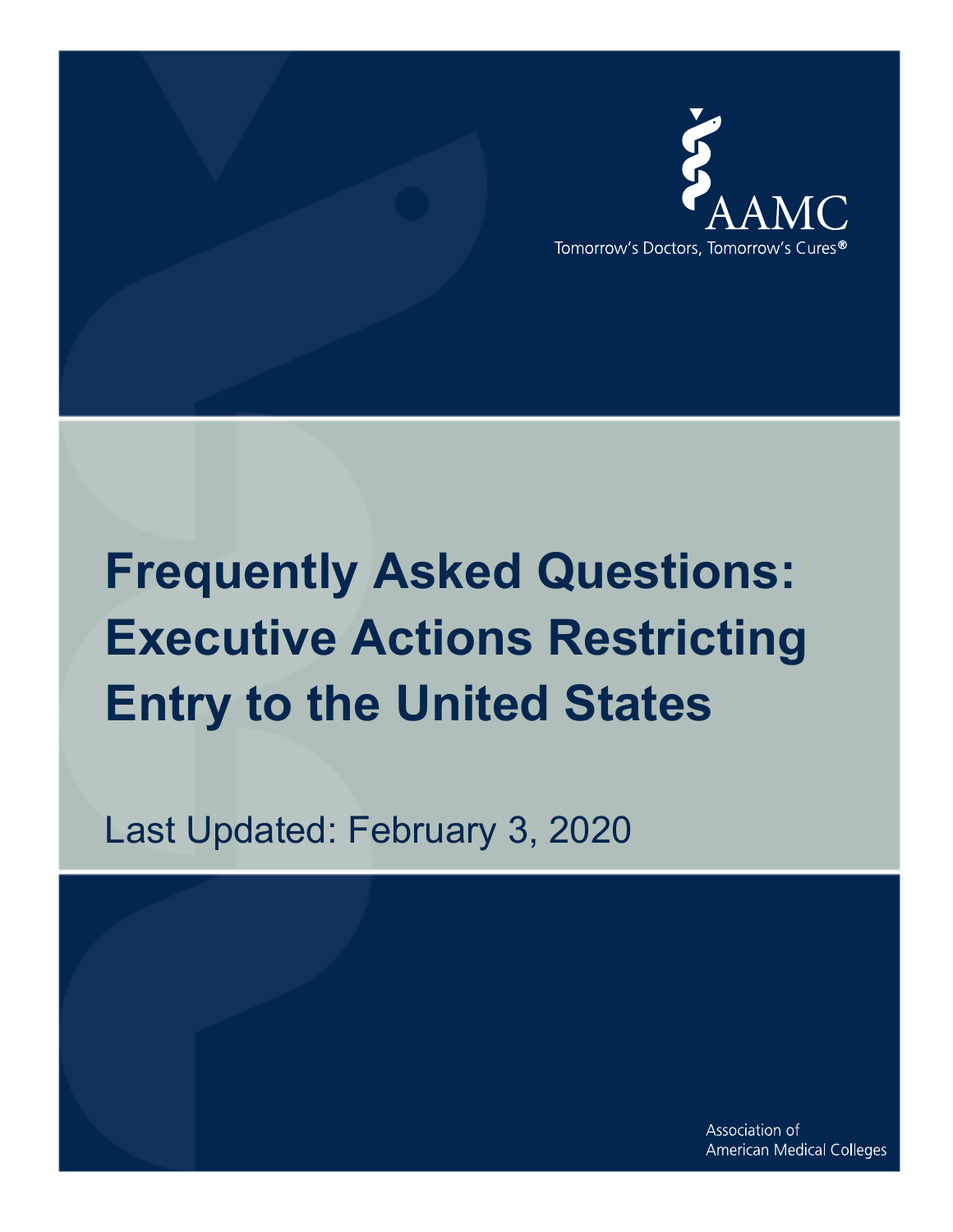# **Frequently Asked Questions: Executive Actions Restricting Entry to the United States**



Last updated: February 3, 2020

*Note: This document is intended for informational purposes only and should not be understood as providing legal advice.* 

# **A. Presidential Proclamation of January 31, 2020**

# **1. What does the January 31, 2020 Proclamation do?**

The January 31, 2020 Proclamation leaves in place the President's prior entry restrictions and adds restrictions on entry to the United States for individuals from six countries. The new restrictions apply to individuals who seek to enter the United States permanently and do not apply to individuals who seek to enter the United States for a temporary period. See FAQ B.1.

- **2. Does the January 31, 2020 Proclamation restrict the entry of individuals from the six new countries for tourist, student, business, or other nonimmigrant purposes?**  No, the January 31, 2020 Proclamation does not include any restrictions on nonimmigrants visas for individuals from the six new countries, including visas for students, J-1 Exchange Visitors, H-1B professionals, individuals attending a conference in the United States, or other nonimmigrant purposes.
- **3. What is the likely impact of the January 31, 2020 Proclamation on the 2020 Match?**  Because incoming residents and fellows most commonly rely on J-1 and H-1B visas, which are unaffected by the January 31, 2020 Proclamation, the legal impact on individuals from the six new countries in The Match® is likely to be minimal.

| Country        | Student<br>(F, M) | Exchange<br>Visitor $(J)$ | Professional<br>(H1B) | Conference Attendee<br>$\mathbf{B}$ |
|----------------|-------------------|---------------------------|-----------------------|-------------------------------------|
| Eritrea        |                   |                           |                       |                                     |
| Kyrgyzstan     |                   |                           |                       |                                     |
| Myanmar/ Burma |                   |                           |                       |                                     |
| Nigeria        |                   |                           |                       |                                     |
| Sudan          |                   |                           |                       |                                     |
| Tanzania       |                   |                           |                       |                                     |

| No restrictions in the January 31, 2020 Proclamation |
|------------------------------------------------------|
| Enhanced screening                                   |
| Entry suspended                                      |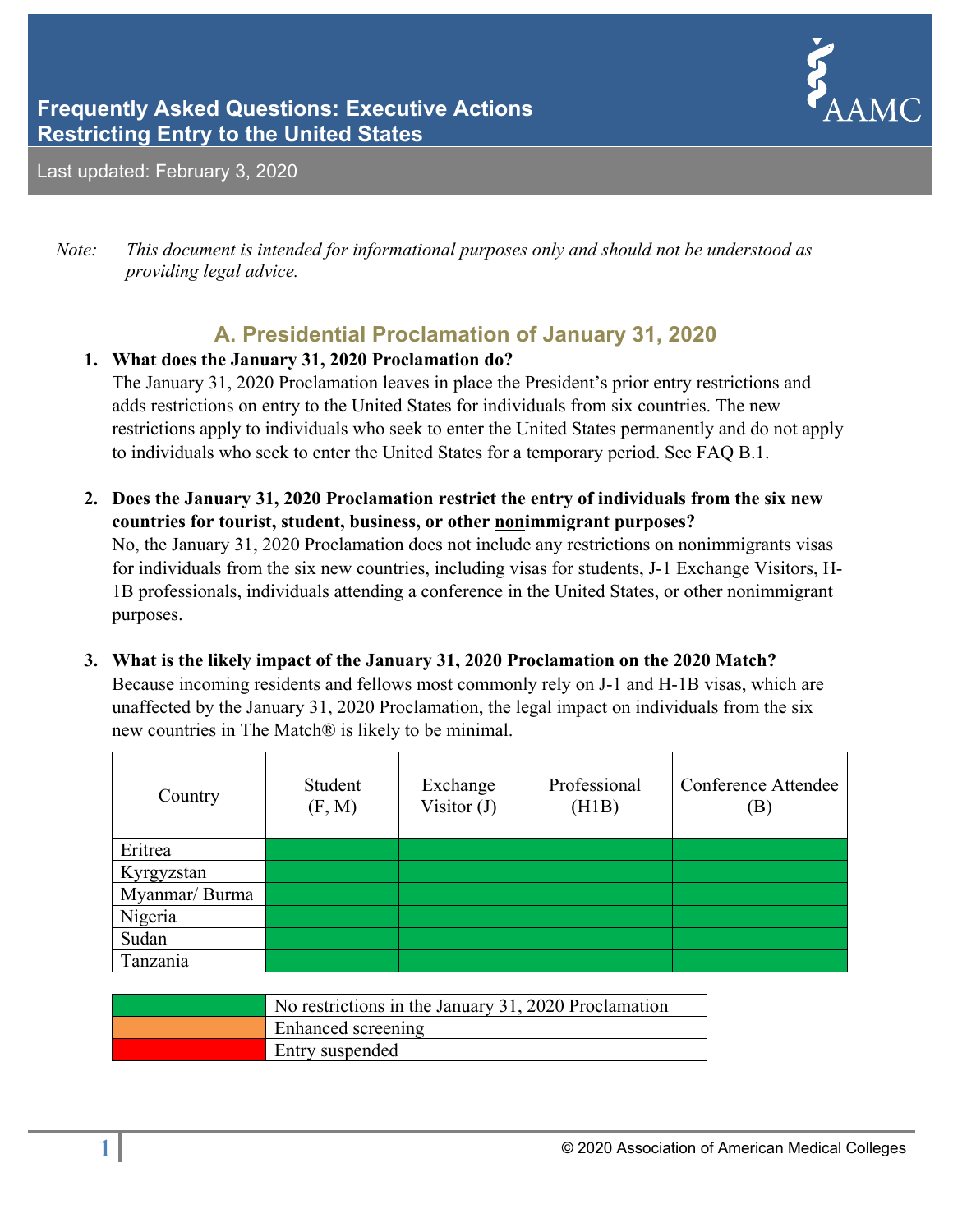

- **4. What is the effective date of the January 31, 2020 Proclamation?**  The January 31, 2020 Proclamation takes effect on February 21, 2020.
- **5. How long will the restrictions of the January 31, 2020 Proclamation stay in effect?**  Like the restrictions created by the 2017 Proclamation, the new restrictions are indefinite. See FAQ B.6.
- **6. Does the January 31, 2020 Proclamation alter the status of an individual who already holds a valid visa?**

No, just like the 2017 Proclamation, the January 31, 2020 Proclamation is expressly limited to individuals who do not have a valid visa on the effective date, February 21, 2020. See FAQ B.8.

**7. How does the January 31, 2020 Proclamation affect the more extensive restrictions on entry imposed in the 2017 Proclamation?** 

The entry restrictions from 2017 remain in effect. See FAQ B.2.

- **8. What type of entry restrictions will be imposed on individuals from the six new countries?**  Immigrant visas will be almost completely barred for individuals from four countries — Nigeria, Myanmar (also known as Burma), Eritrea, and Kyrgyzstan — while individuals from Sudan and Tanzania will be barred from the U.S. diversity visa program, which awards green cards.
- **9. What type of immigrant visa is still potentially available to individuals from Nigeria, Myanmar, Eritrea and Kyrgyzstan?**

The January 31, 2020 Proclamation restrictions do not apply to individuals from Nigeria, Myanmar, Eritrea, and Kyrgyzstan seeking visas as "Special Immigrants" whose eligibility is based on their having provided assistance to the United States Government.

**10. Who is exempt from the January 31, 2020 Proclamation's restrictions on entry?** 

The January 31, 2020 Proclamation maintains the exemptions included in the 2017 Proclamation. See FAQ B.7.

## **11. Does the January 31, 2020 Proclamation include any waiver provision?**

The January 31, 2020 Proclamation maintains the waiver process included in the 2017 Proclamation. See FAQ B.9 and FAQ B.10.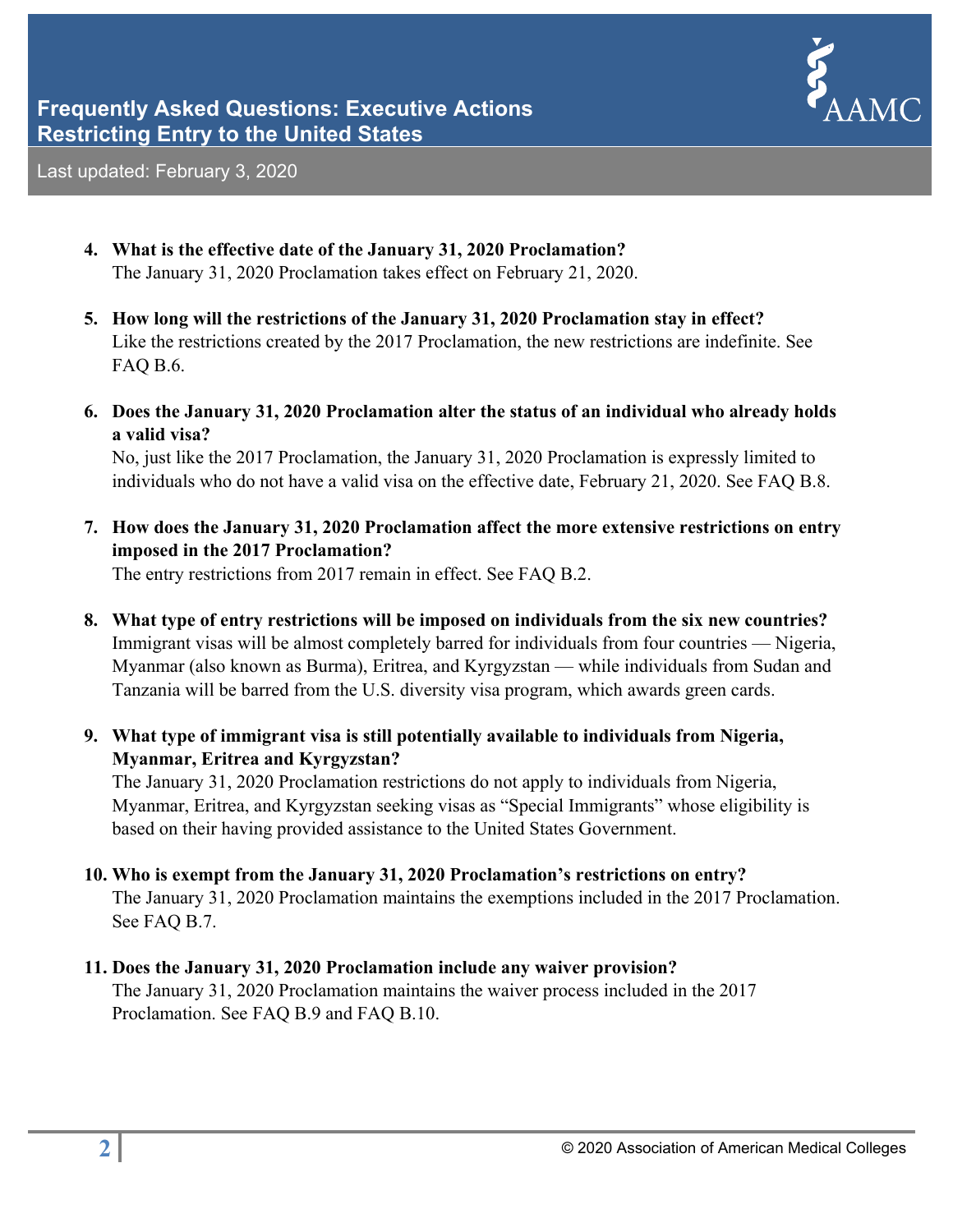

#### **12. What is the difference between an immigrant and a nonimmigrant?**

An immigrant is an individual seeking entry to the United States on a permanent basis. A nonimmigrant is an individual seeking entry to the United States on a temporary basis, such as business visitors, tourists, students, exchange visitors, scholars, and temporary workers.

# **B. Presidential Proclamation 9645 of September 24, 2017**

**1. Whose entry into the United States is directly affected by Proclamation 9645 (September 24, 2017)?** 

The Proclamation directly affects entry into the United States by individuals from Iran, Libya, Syria, Yemen, Somalia, North Korea, and Venezuela. The restrictions vary by country of origin. See FAQ B.2.

On April 10, 2018, the President issued Presidential Proclamation 9723 which lifted Proclamation 9645's entry restrictions on Chad (which restricted entry as immigrants and as temporary visitors on business or tourist visas).

## **2. What are the Proclamation 9645 country-specific restrictions on entering the United States? Iran**: Entry as immigrants and nonimmigrants is suspended, except for those entering under student  $(F, M)$  and exchange visitor  $(J)$  visas who will be subject to enhanced screening. **Libya**: Entry as immigrants and as temporary visitors on business or tourist visas is suspended. **Syria**: Entry of all immigrants and nonimmigrants is suspended. **Yemen**: Entry as immigrants and as temporary visitors on business or tourist visas is suspended. **Somalia**: Entry as immigrants is suspended. Nonimmigrants will be subject to enhanced screening. **North Korea**: Entry of all immigrants and nonimmigrants is suspended. **Venezuela**: Entry of specific government officials and their families as visitors on business or tourist visas is suspended.

## **3. What is the status of the Supreme Court case challenging Proclamation 9645?**  On June 26, 2018, the Supreme Court (by a 5-4 vote) upheld Presidential Proclamation 9645 stating that it was within the president's statutory discretion.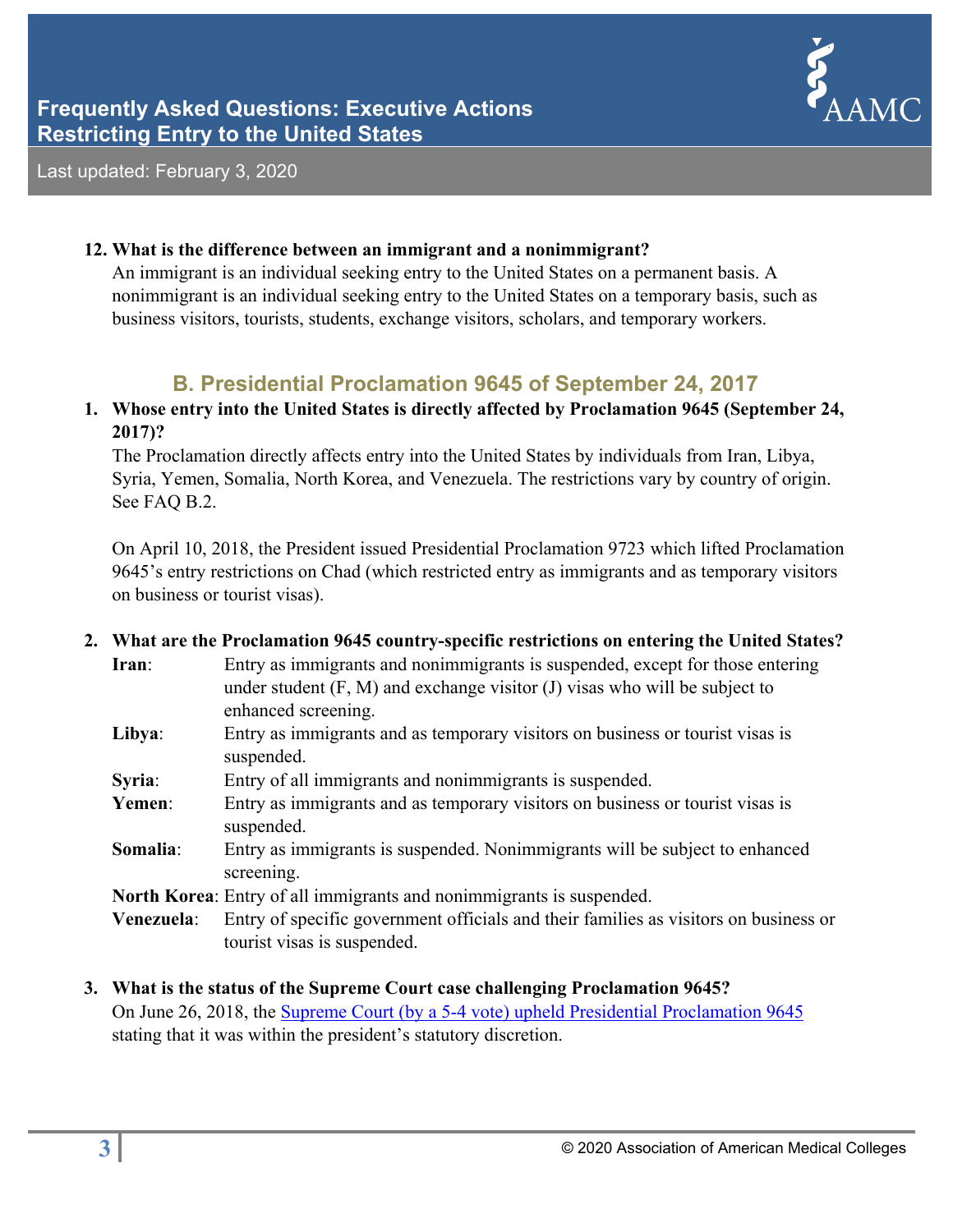

#### **4. What concerns did the AAMC express about Proclamation 9645?**

The AAMC, joined by 34 organizations representing a wide range of health care professions and medical specialties, filed an amicus brief on March 27, 2018 urging the Supreme Court to reinstate the injunction against the implementation of the Proclamation. With the Court's holding that the Proclamation was within the president's statutory discretion, the debate now shifts to Congress. The AAMC will continue its efforts to educate legislators about the direct link between fair immigration policies and the health of Americans, and to advocate for immigration policies that recognize the critical role that health professionals from other countries play in safeguarding the nation's health security.

# **5. How will the restrictions in Proclamation 9645 apply to the most common visas held by aspiring and practicing physicians and scientists from the affected countries?**

The following table shows effects on the most common visa categories for individuals in academic medicine:

| Country     | Student<br>(F, M) | <b>Exchange Visitor</b><br>$\left( \mathrm{J}\right)$ | Professional<br>(H1B) | Conference Attendee<br>$\left[\mathrm{B}\right]$ |
|-------------|-------------------|-------------------------------------------------------|-----------------------|--------------------------------------------------|
| Iran        |                   |                                                       |                       |                                                  |
| Libya       |                   |                                                       |                       |                                                  |
| Somalia     |                   |                                                       |                       |                                                  |
| Syria       |                   |                                                       |                       |                                                  |
| Yemen       |                   |                                                       |                       |                                                  |
| North Korea |                   |                                                       |                       |                                                  |
| Venezuela*  |                   |                                                       |                       |                                                  |

\*Suspension of B-1/B-2 entry for Venezuelan nationals is limited to specified officials of Venezuelan government agencies (and their immediate family members) only. All Venezuelan visa holders could be subject to additional screening measures to ensure currency of traveler information.

| No restrictions in Proclamation 9645 |
|--------------------------------------|
| Enhanced screening                   |
| Entry suspended                      |

## **6. How long will the restriction on entry be in force?**

Unlike the prior Executive Orders which provided for 90-day suspension periods, Proclamation 9645's restrictions on entry are indefinite. The Secretary of Homeland Security is to make periodic re-assessments and recommendations to the President as to whether to continue or modify the restrictions.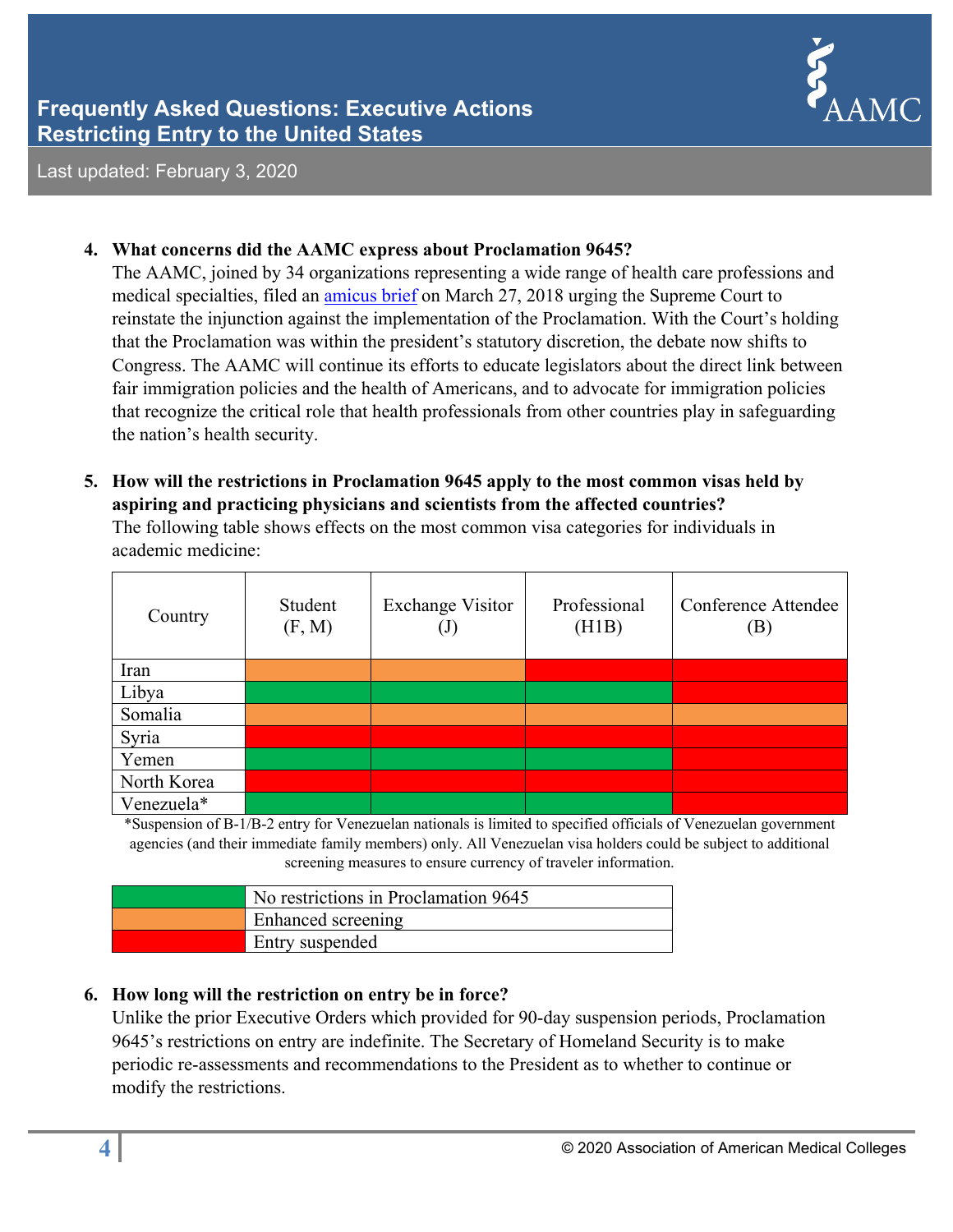# **Frequently Asked Questions: Executive Actions Restricting Entry to the United States**



Last updated: February 3, 2020

#### **7. Who is exempt from Proclamation 9645?**

The following individuals who are nationals of the countries identified are exempt from Proclamation 9645:

- Lawful permanent residents of the United States ("green card" holders).
- Those admitted (or paroled) after the Proclamation's effective date.
- Those with an otherwise valid entry document (transportation letter, boarding foil, advance parole document) on the Proclamation's effective date.
- Dual nationals when traveling on a passport issued by an unaffected country.
- Those traveling on a diplomatic visa.
- Those granted asylum, admitted as a refugee, or granted withholding of removal, advance parole, or protection under the Convention Against Torture.
- Those who have a valid visa on the Proclamation's effective date.
- Those who are inside the United States on the Proclamation's effective date.

#### **8. Will visas be revoked under the Proclamation?**

No, Proclamation 9645 is expressly limited to individuals who do not have a valid visa on the effective date of the Proclamation.

#### **9. Who may be admitted under a waiver?**

Proclamation 9645 authorizes a consular official or the Commissioner of Customs and Border Protection or the Commissioner's designee, in their discretion, to grant waivers on a case-by-case basis if an individual demonstrates that (A) denying entry would cause the foreign national undue hardship; (B) entry would not pose a threat to the national security or public safety of the United States; and (C) entry would be in the national interest.

#### **10. What circumstances does Proclamation 9645 recognize as potential grounds for a waiver?**

The following are among those listed as potential grounds for a waiver:

- Those previously admitted for a continuous period of work, study, or other long-term activity.
- Those with previously established significant contacts with the United States but who were outside the United States for work, study, or other lawful activity on the effective date.
- Those seeking to enter for significant business or professional obligations.
- Those seeking to visit or reside with a close family member in lawful U.S. immigration status and the denial would cause the individual undue hardship.
- Those who are an infant, a young child, an adoptee, or in need of urgent medical care or those whose entry is otherwise justified by the special circumstances of the case.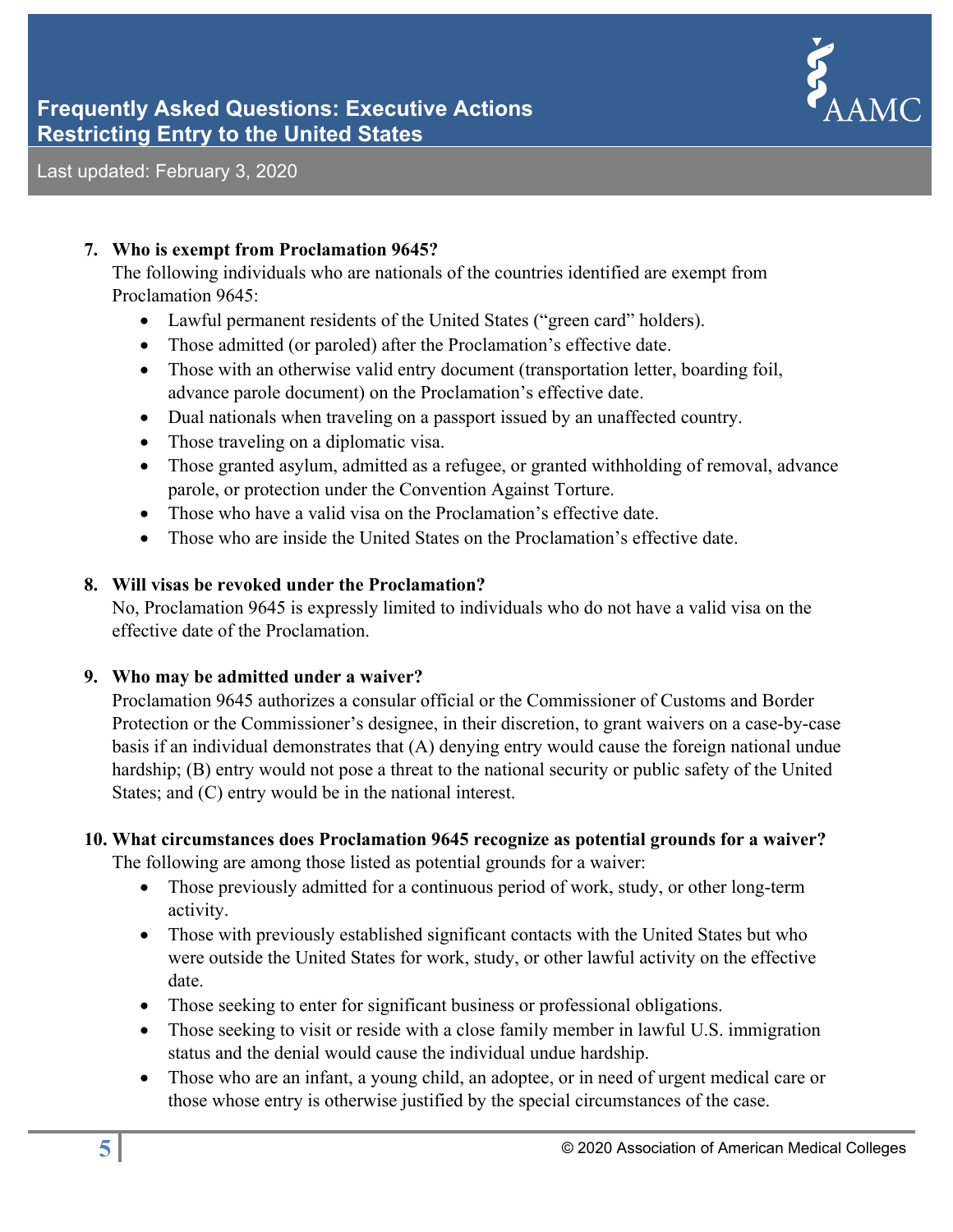

- Those employed by the U.S. Government and eligible dependent family members.
- Those traveling with purposes related to business with the U.S. Government, or at the request of the U.S. Government for legitimate law enforcement, foreign policy, or national security purposes, or those traveling on behalf of certain international organizations.
- Those traveling as a U.S. Government-sponsored exchange visitor.

# **11. What is the relationship between Proclamation 9645 and the prior Executive Orders suspending entry of individuals from specific countries into the United States?**

The prior Executive Orders suspended entry for individuals from specific countries for a limited period and directed the Government to undertake a review and assessment of its immigration screening and vetting systems. The Proclamation suspends entry for individuals from specific countries for an indefinite period, with some variation depending on visa status, subject to future reviews and recommendations by the Department of Homeland Security.

# **C. Resources**

**1. Where may I access the official Presidential Proclamations and related U.S. Supreme Court decision?**

| $1/31/20$ Proclamation      | https://www.whitehouse.gov/presidential-actions/proclamation- |
|-----------------------------|---------------------------------------------------------------|
|                             | suspension-entry-immigrants-nonimmigrants-persons-pose-risk-  |
|                             | transmitting-2019-novel-coronavirus/                          |
| $4/10/18$ Proclamation 9723 | https://www.govinfo.gov/content/pkg/FR-2018-04-13/pdf/2018-   |
|                             | 07864.pdf                                                     |
| 9/24/17 Proclamation 9645   | https://www.govinfo.gov/content/pkg/FR-2017-09-27/pdf/2017-   |
|                             | 20899.pdf                                                     |
| 6/28/18 Supreme Court       | https://www.supremecourt.gov/opinions/17pdf/17-965 h315.pdf   |
| Decision                    |                                                               |

# **2. Where may I find resources designed for IMGs potentially affected by these executive actions?**

ECFMG www.ecfmg.org/annc/presidential-proclamation/

# **D. Impact on Academic Medicine**

**1. Why are fair, predictable, and reasonably efficient immigration processes critical to academic medicine's ability to prepare a healthcare workforce to meet the nation's needs?**  The nation's medical schools, teaching hospitals, and other institutions sponsoring programs in graduate medical education are responsible for preparing a healthcare workforce drawn from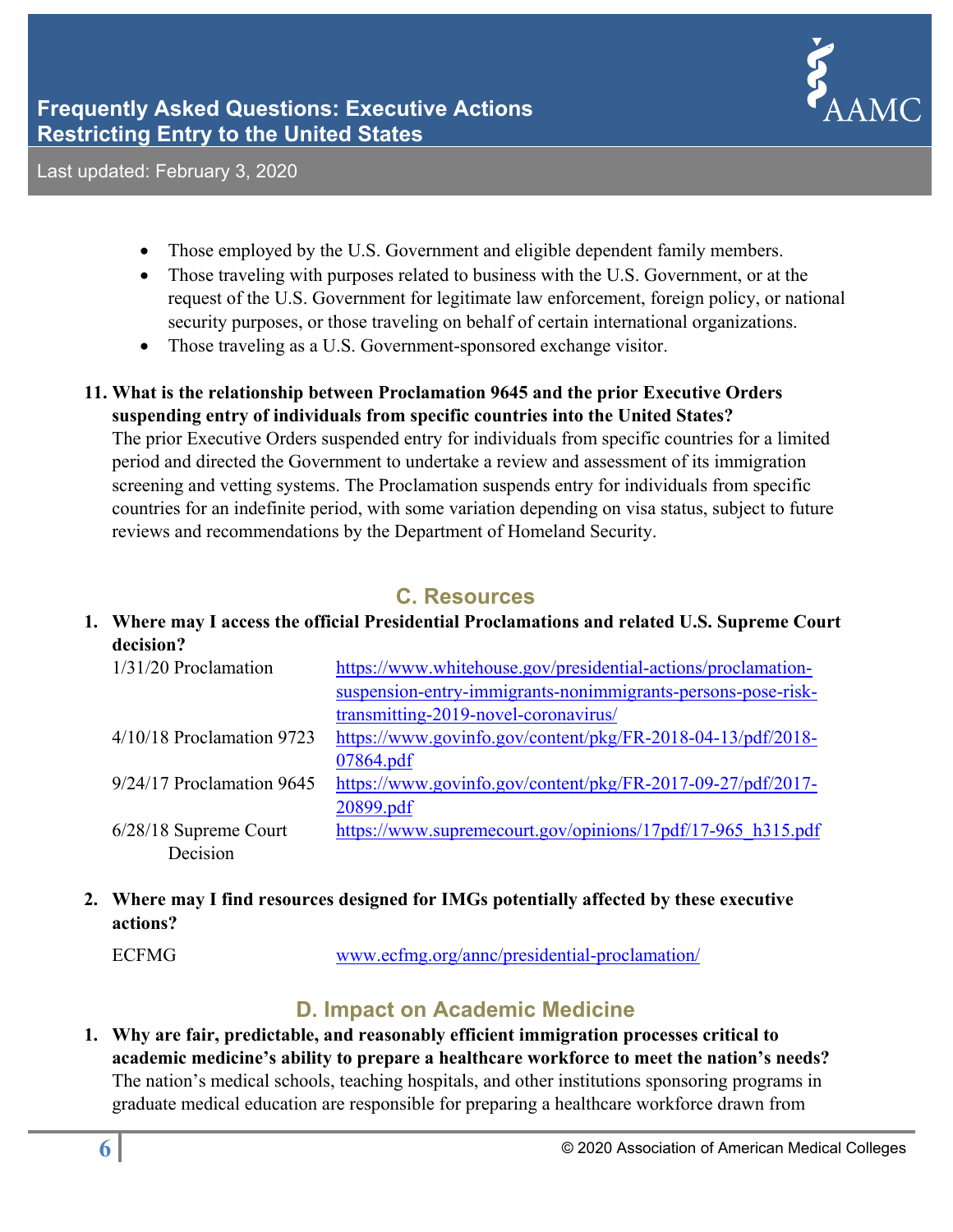

around the world to care for an increasingly diverse population both in the United States and abroad. Additionally, medical researchers are relied upon to discover cures for diseases that know no national boundary.

Historically, our healthcare institutions have drawn the best and brightest from around the world as learners, trainees, researchers, and faculty, some of whom ultimately provide care to underserved communities throughout the country. Nearly one in four physicians in the United States is an international medical graduate (IMG). IMGs who are not U.S. citizens must comply with a variety of U.S. immigration processes, and academic medicine as a whole relies on a reasonably efficient and predictable immigration system.

**2. What is the typical immigration-related process for non-U.S. citizens applying to medical school and residency?** 

For medical school, non-U.S. citizens who do not have a green card typically obtain a student visa (F-1 visa) which allows them to remain in the United States while they are attending medical school.

For residency and fellowship programs, non-U.S. citizens who are not lawful permanent residents (LPRs) typically secure a nonimmigrant visa status that allows for clinical training activities, such as H-1B (specialty occupation) status sponsored by a petitioning GME program, or J-1 (exchange visitor) status sponsored by ECFMG.

#### **3. If I need individualized advice with whom should I consult?**

We are not in a position to provide individualized advice or assistance. You should consult a support office within your institution if available and an attorney if you need legal advice or representation.

# **E. Immigration Terminology**

## **1. What are the different lawful statuses a person can have under U.S. immigration law?**  A person can be in the United States in lawful status in one of three main categories: (1) nonimmigrant (such as J-1 or H-1B); (2) lawful permanent resident (LPR), or a "green card" holder; or  $(3)$  U.S. citizen.<sup>1</sup>

 $\overline{a}$ 

<sup>1</sup> Some people are in the United States without accruing unlawful presence pursuant to alternative categories, such as Temporary Protected Status or a Period of Stay Authorized by the Attorney General (POSABAG). These categories are not typical of most non-U.S. citizens in GME.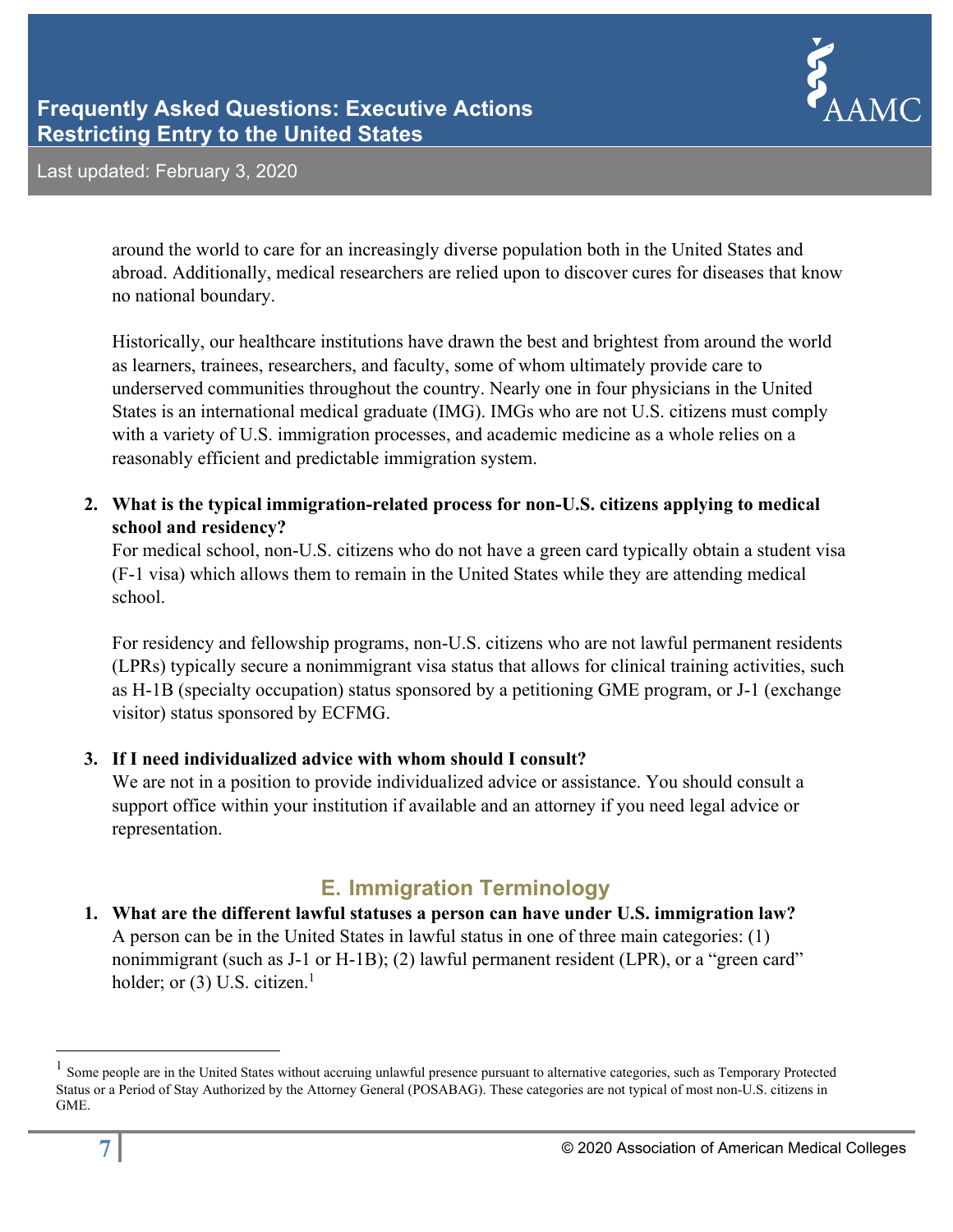

#### **2. What is the difference between a nonimmigrant and an LPR?**

While both nonimmigrants and LPRs may be referred to as "aliens," there are differences in how "permanent" their stay in the United States is expected to be.

Generally, a nonimmigrant has permission to stay in the United States only temporarily. An example of a nonimmigrant is someone with a visa, such as H-1B (temporary employment in a specialty occupation), J-1 (exchange visitor), or F-1 (student). In addition, J-1 status and F-1 status do not permit an individual to have "immigrant intent," meaning the intent to reside in the United States permanently.

An LPR has been granted permission to live in the United States on a permanent basis. LPR status extends beyond the expiration date on a given LPR card, or "green card". The government is required to take proactive measures if it seeks to revoke LPR status.

#### **3. What do the terms "foreign national" and "alien" refer to?**

A foreign national is a person without U.S. citizenship or nationality. An alien is any person who is not a citizen or national of the United States.

The terms as used in the Executive Actions essentially mean the same thing. Each refers to an individual who is neither a citizen nor a national of the United States. Generally, the term "alien" is used in statutes and the term "foreign national" is used elsewhere.

## **4. What is the difference between citizenship and nationality?**

Citizenship is a legal status reflecting a set of rights and duties as between an individual and a political unit, such as a country. Nationality refers to the country where an individual was born.

## **5. What are the differences between an H-1B visa and a J-1 visa?**

An H-1B temporary employment visa allows a foreign national sponsored by an employer (such as a hospital) to work in a specialty occupation (such as medicine) in the United States for a specific period. An H-1B visaholder is permitted to have "dual intent", meaning both an intent to carry out a temporary stay and a long-term intent to later remain in the United States permanently. It is not uncommon for H-1B visaholders to subsequently pursue lawful permanent residence and obtain a green card.

A J-1 training visa is designed to foster global understanding through educational and cultural exchanges, with the general expectation that the visaholder will return to his or her home country. Medical residents on a J-1 visa are sponsored by ECFMG to participate in approved GME programs conducted at ACGME-accredited host institutions.